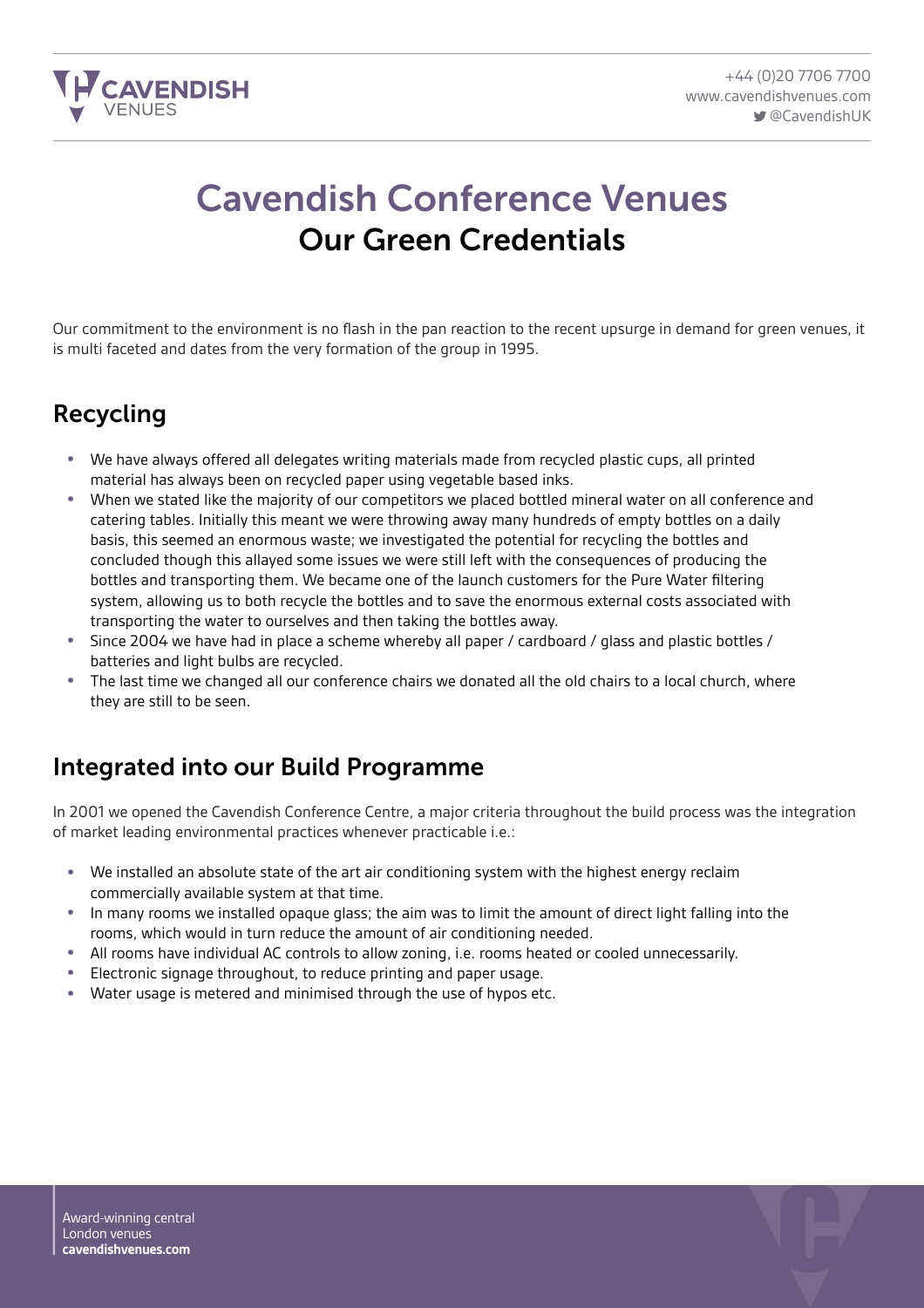

### Sustainability

We have striven to integrate sustainable practices into our processes whenever and wherever possible.

We have looked at every aspect of our operation with a view to cutting waste this has resulted in the following:

- The use of re-usable dollies to frame mugs and glasses rather then paper
- We no longer use individually wrapped sugar or butter
- Electricity and Water readings are taken daily and levels recorded. This has resulted in a sustained campaign to turn of items at the end of the day i.e. water boilers / computer screens etc.
- All tea / coffee sugar and milk is now organic and fair trade sourced.
- 100% Organic menus area available at all centres to all customers. To incentive their use only 50% of the extra food cost is passed on to clients.

When it is within our control Green Power is used throughout. As defined by a supplier that is except from the governments carbon levy.

We have sponsored a number of sustainable events including the sustainability centre at Mudchute Community Farm in Canary Wharf, London.

#### **Transport**

- All company vehicles are dual fuel diesel / hydrogen. Hydrogen being the only fuel source with absolutely no environmental impact at the point of use.
- We have made sustained efforts to encourage all delegates to arrive using public transport i.e.:
	- For many years we offered a service allowing delegates to produce an individual map showing the best route to our sites using public transport, eventually we dropped this owing to lack of demand.
	- We now highlight public transport over all other forms of transportation on all our websites.
- We recently commissioned a transport survey at our Cavendish Conference Centre to ascertain how delegates arrive and depart the centre. We aim to use this to implement policies aimed at a quantitate reduction in vehicle numbers at all our centres.
- Together with our caterers and AV providers we have an active policy of consolidating vehicle loads with the aim of a 15% reduction in vehicle movements when we repeat the traffic survey next year.

#### External Communications

- As of 2007 all printed material shows what it was produced from the ink and energy used.<br>• All relevant documents are posted up on our website i.e. environmental / sustainability / pr
- All relevant documents are posted up on our website i.e. environmental / sustainability / purchasing policies etc.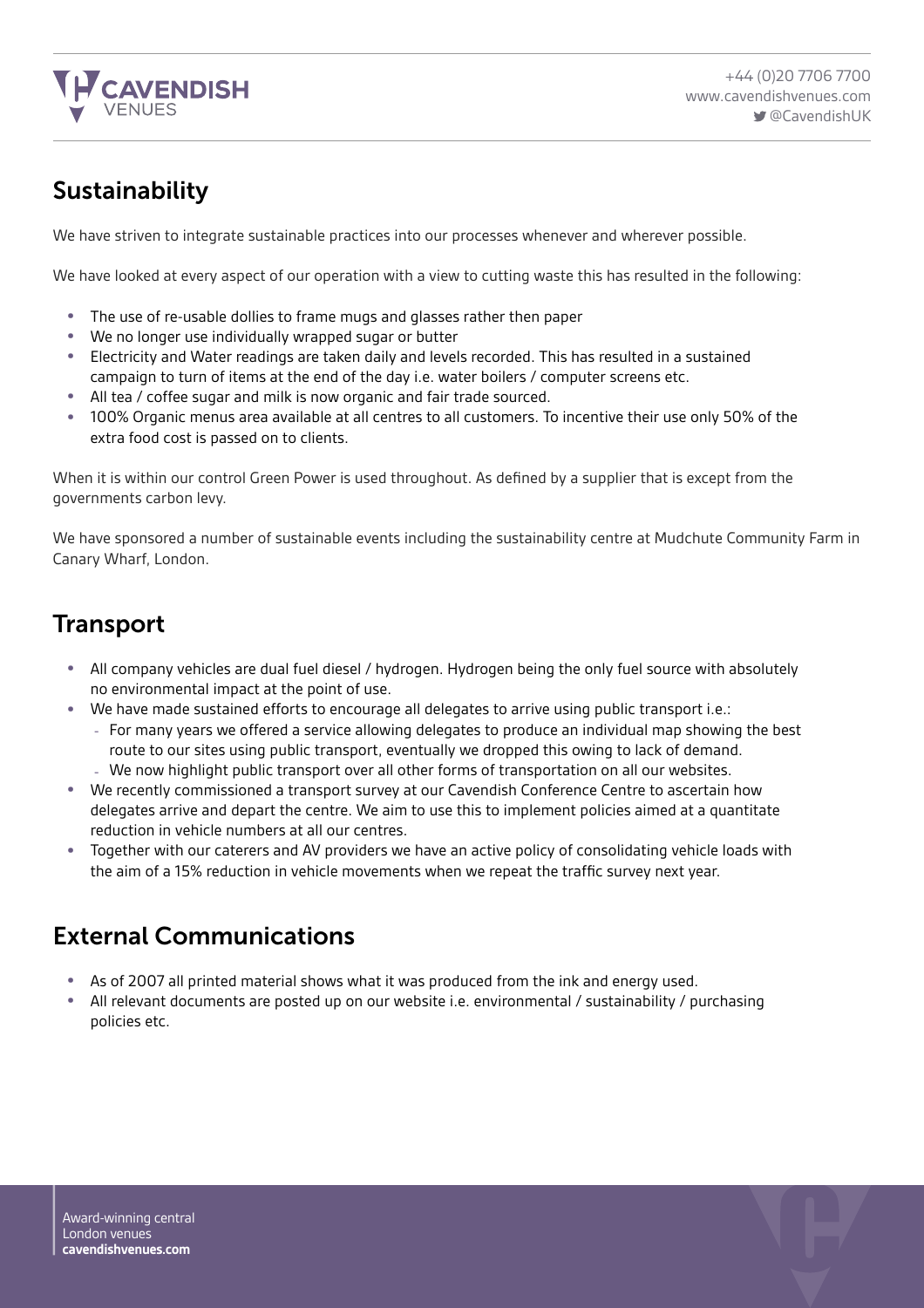

#### Internal Communications

• An internal system of Green leaders has been introduced. At each venue there is a nominated individual charged with implementing the agreed initiatives and ensuring best practice is shared. Monthly minuted meetings take place when all venues review their procedures, ensure compliance to the management system and drive forward the agenda.

# Management Systems

All of the systems we have introduced would be pointless without the introduction of practicable systems against which our performance can be measured.

#### 1. Green Mark

In 2007 we chose the Green Mark accreditation scheme as the most suitable management system for our business. It was chosen on a number of criteria:

- They are local to us i.e. based in East London<br>• They were recommended by Envirowise a gov
- They were recommended by Envirowise a government funded body considered by many to be the authoritative body on sustainable issues.
- It is an independently assessed scheme having the backing of the London Environmental Centre.

#### 2. Green Tourism

On the 29th January 2008 we were assessed for a Green Tourism Silver Level accreditation (report available). We have integrated their management system into our internal systems. We are confident we will receive Silver Level accreditation when the inspection returns in September.

# 3. BS 8555

In June we received an initial visit from Global Systems with a view to accreditation for Stage 5 of BS 8555. Again this has been integrated into our management system.